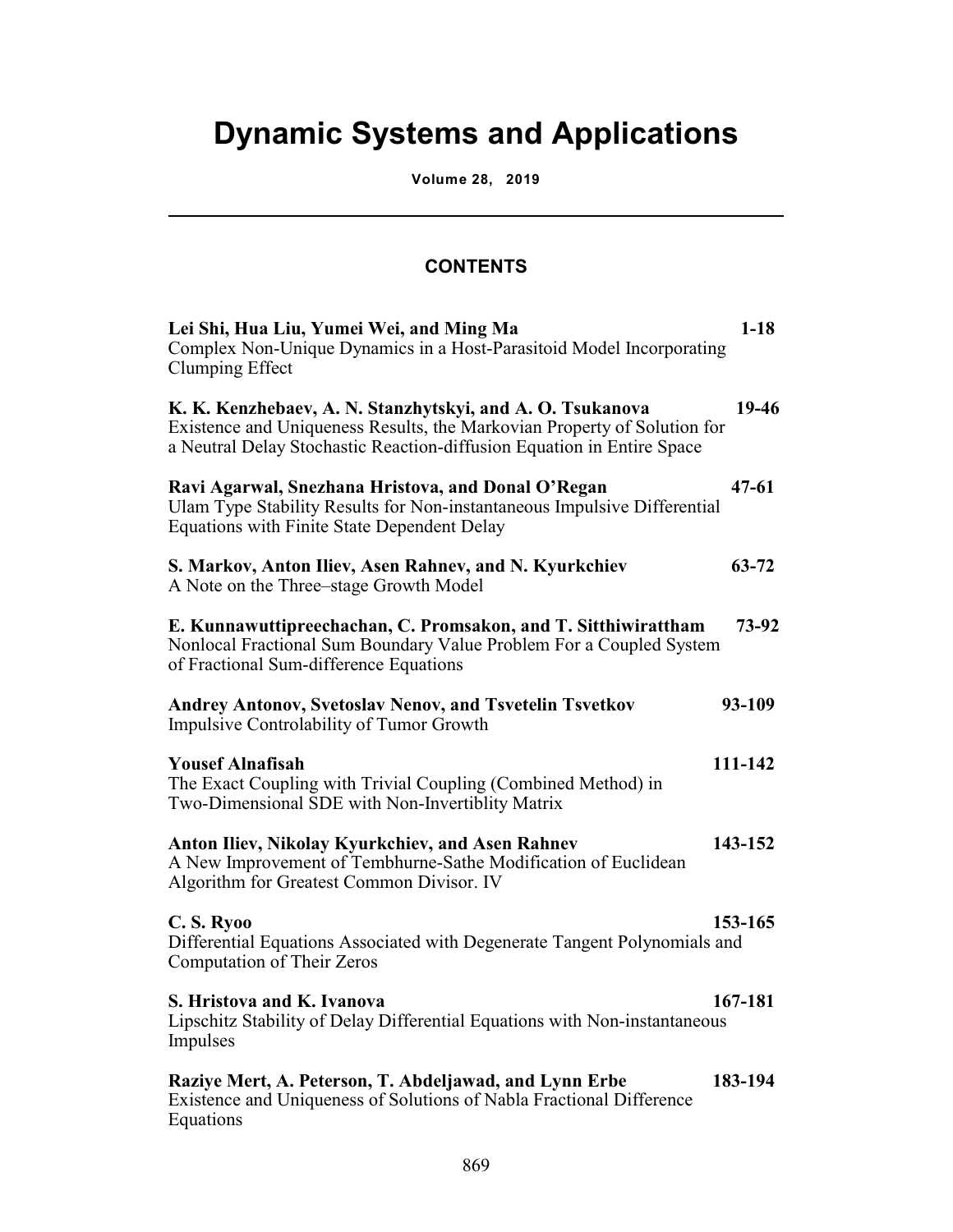| Supaknaree Sattaso, Kamsing Nonlaopon, and Hwajoon Kim<br>Further Properties of Laplace-type Integral Transforms                                                                                                            | 195-215 |
|-----------------------------------------------------------------------------------------------------------------------------------------------------------------------------------------------------------------------------|---------|
| George E. Chatzarakis and Irena Jadlovska<br>Explicit Criteria for the Oscillation of Differential Equations with<br><b>Several Arguments</b>                                                                               | 217-242 |
| <b>Nikolay Kyurkchiev, Anton Iliev, and Asen Rahnev</b><br>A New Class of Activation Functions Based on The Correcting<br>Amendments of Gompertz-Makeham Type                                                               | 243-257 |
| <b>Sobia Rafeeq and Sabir Hussain</b><br>A New Gronwall-bellman Type Integral Inequality And its Application to<br>Fractional Stochastic Differential Equation                                                              | 259-273 |
| Hongmei Bao<br>Existence and Stability of Anti Periodic Solution For Fenns with Variable<br>Coefficients In the Leakage Terms                                                                                               | 275-288 |
| <b>Ercan Tunc and Adil Kaymaz</b><br>On Oscillation of Second-order Linear Neutral Differential Equations with<br>Damping Term                                                                                              | 289-301 |
| <b>Yener Altun and Cemil Tunc</b><br>New Results on the Exponential Stability of Solutions of Periodic Nonlinear<br><b>Neutral Differential Systems</b>                                                                     | 303-316 |
| <b>Svetoslav Nenov, Andrey Antonov, and Tsvetelin Tsvetkov</b><br>Impulsive Models: Maximum Yield of Some Biological Systems, I                                                                                             | 317-328 |
| S. Abbas, N. A. Arifi, M. Benchohra, and J. R. Graef<br>Random Coupled Systems of Implicit Caputo-hadamard Fractional<br>Differential Equations with Multi-point Boundary Conditions in Generalized<br><b>Banach Spaces</b> | 329-350 |
| Nikolay Kyurkchiev<br>Investigations on a Hyper-logistic Model. Some Applications                                                                                                                                           | 351-369 |
| R. A. Nyanginja, George O. Lawi, M. O. Okongo, and T. O. Orwa<br>Stability Analysis of Rotavirus-Malaria Co-Epidemic Model with<br>Vaccination                                                                              | 371-407 |
| <b>Yuji Liu and Ravi Agarwal</b><br>Piecewise Continuous Solutions of Impulsive Langevin Type Equations<br>Involving Two Caputo Fractional Derivatives and Applications                                                     | 409-439 |
| <b>Sobia Rafeeq and Sabir Hussain</b><br>Analysis of Solutions of Some Fractional Delta Differential Equations<br>on Time Scales                                                                                            | 441-460 |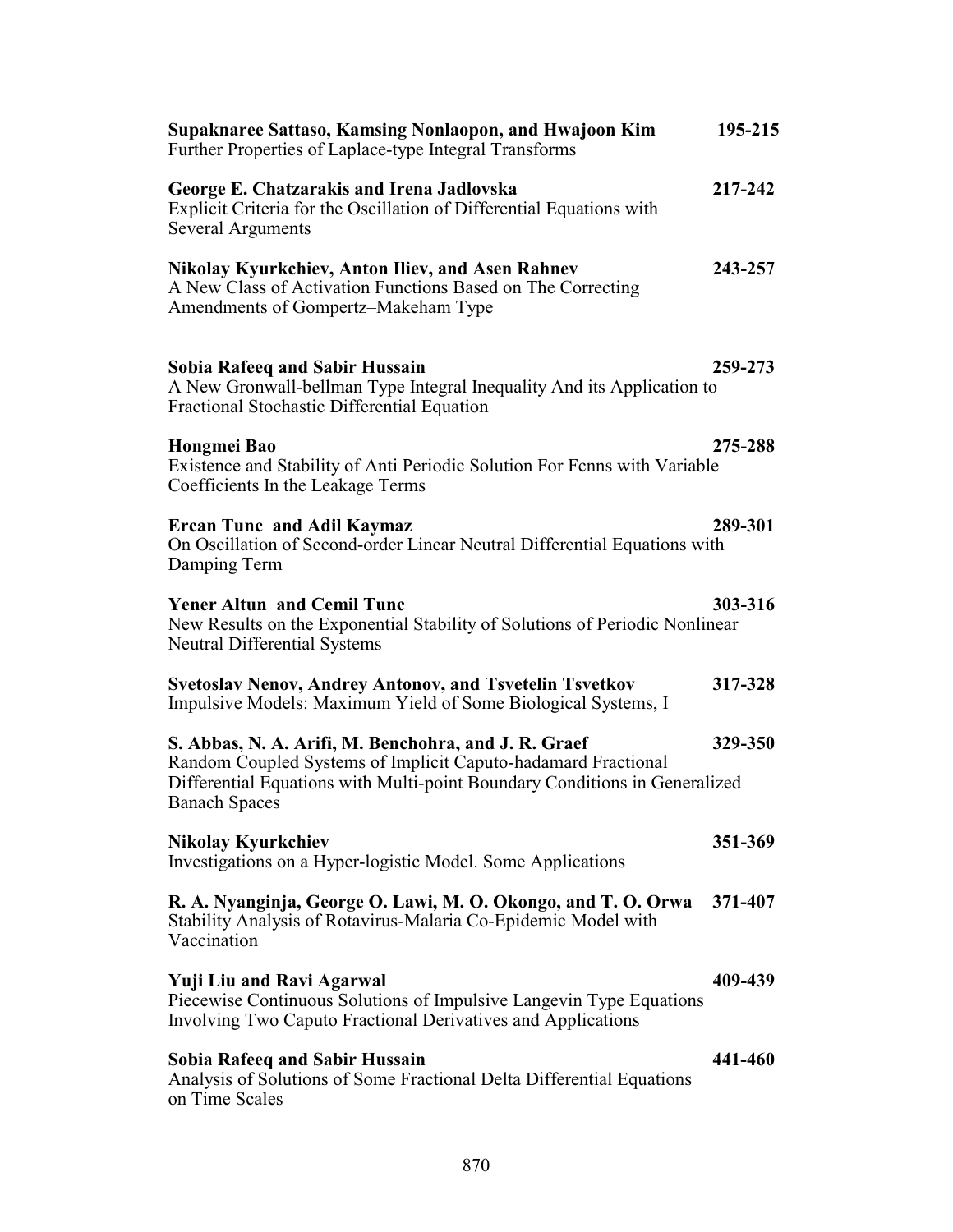| Presarin Tangsiridamrong and Kanit Mukdasai<br>Stability and Passivity Analysis of Uncertain Linear Discrete-Time<br>Systems with Mixed Interval Time-varying Delays                      | 461-490 |
|-------------------------------------------------------------------------------------------------------------------------------------------------------------------------------------------|---------|
| Andrey Zahariev, Hristo Kiskinov, and Evgeniya Angelova<br>Linear Fractional System of Incommensurate Type With Distributed<br>Delay and Bounded Lebesgue Measurable Initial Conditions   | 491-506 |
| <b>Yuebin Hao</b><br>The Direct Electromagnetic Scattering Problem for A Crack Buried in a<br>Piecewise Homogenous Medium                                                                 | 507-520 |
| <b>Nikolay Kyurkchiev</b><br>Comments on the Yun's Algebraic Activation Function. Some Extensions<br>in the Trigonometric Case                                                            | 533-543 |
| Jiandong Yin and Ye Shi<br>Some Equivalent Conditions for Dynamical Systems To Be Transitive<br>and Sensitive with Respect to Furstenberg Families                                        | 545-559 |
| <b>Hyungsu Kim and Geonwoo Kim</b><br>Premium and Benefit Levels in the Public Pension System: a Martingale<br>Approach                                                                   | 561-572 |
| <b>Yousef Alnafisah</b><br>Order-one Convergence for Exact Coupling Using Derivative<br>Coefficients in the Implementation                                                                | 573-585 |
| <b>Nikolay Kyurkchiev, Anton Iliev and Asen Rahnev</b><br>On a Special Choice of Nutrient Supply for Cell Growth in a Continuous<br>Bioreactor. Some Modeling and Approximation Aspects   | 587-606 |
| Jiahui an and Pengyu Chen<br>Uniqueness of Solutions to Initial Value Problem Of Fractional Differential<br>Equations of Variable-Order                                                   | 607-623 |
| Heng-you Lan and Juan J. Nieto<br>On a System of Semilinear Elliptic Coupled Inequalities for S-Contractive<br>Type Involving Demicontinuous Operators and Constant Harvesting            | 625-649 |
| K. Mukdasai, P. Sutrak, Y. Suwannatrai, and N. Kaewbanjak<br>Delay-dependent Exponential Stability Criteria for Certain Neutral<br>Time-Delay Equation via Model Transformations Approach | 651-672 |
| Panpan Niu, Xiao-Bao Shu, and Yongjin Li<br>The Existence and Hyers-ulam Stability for Second Order Random<br><b>Impulsive Differential Equations</b>                                     | 673-690 |
| Rodica Luca<br>On a System of Fractional Boundary Value Problems with P-Laplacian<br>Operator                                                                                             | 691-713 |